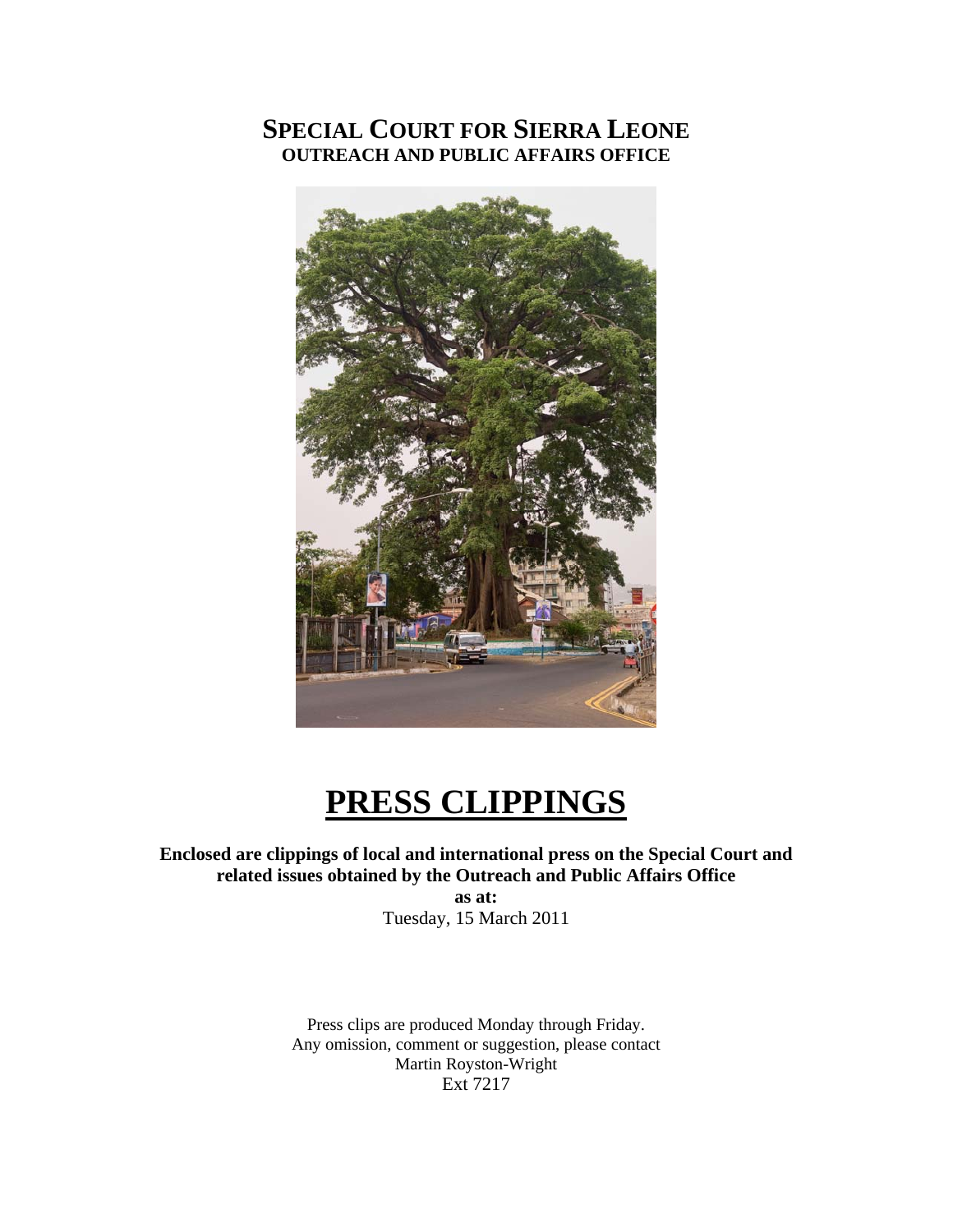| <b>Local News</b>                                                               |              |
|---------------------------------------------------------------------------------|--------------|
| Charles Taylor Awaits Judgement / The Exclusive                                 | Page 3       |
| <b>International News</b>                                                       |              |
| Charles Taylor's Trial for Crimes Against Humanity Comes to an End / All Voices | Page 4       |
| Case closed - Charles Taylor Awaits Judgement / Radio Netherlands Worldwide     | Pages 5-6    |
| Ex-War Crimes Investigator to Lead UN Probe in Libya / AFP                      | Page 7       |
| UN Security Council to Meet on Kenya ICC Case / AFP                             | Page 8       |
| Kosovo Rebels Plead not Guilty at War Crimes Trial / AFP                        | Pages $9-10$ |
| Closing Arguments in MRND Trial Scheduled for August / Hirondelle News Agency   | Page 11      |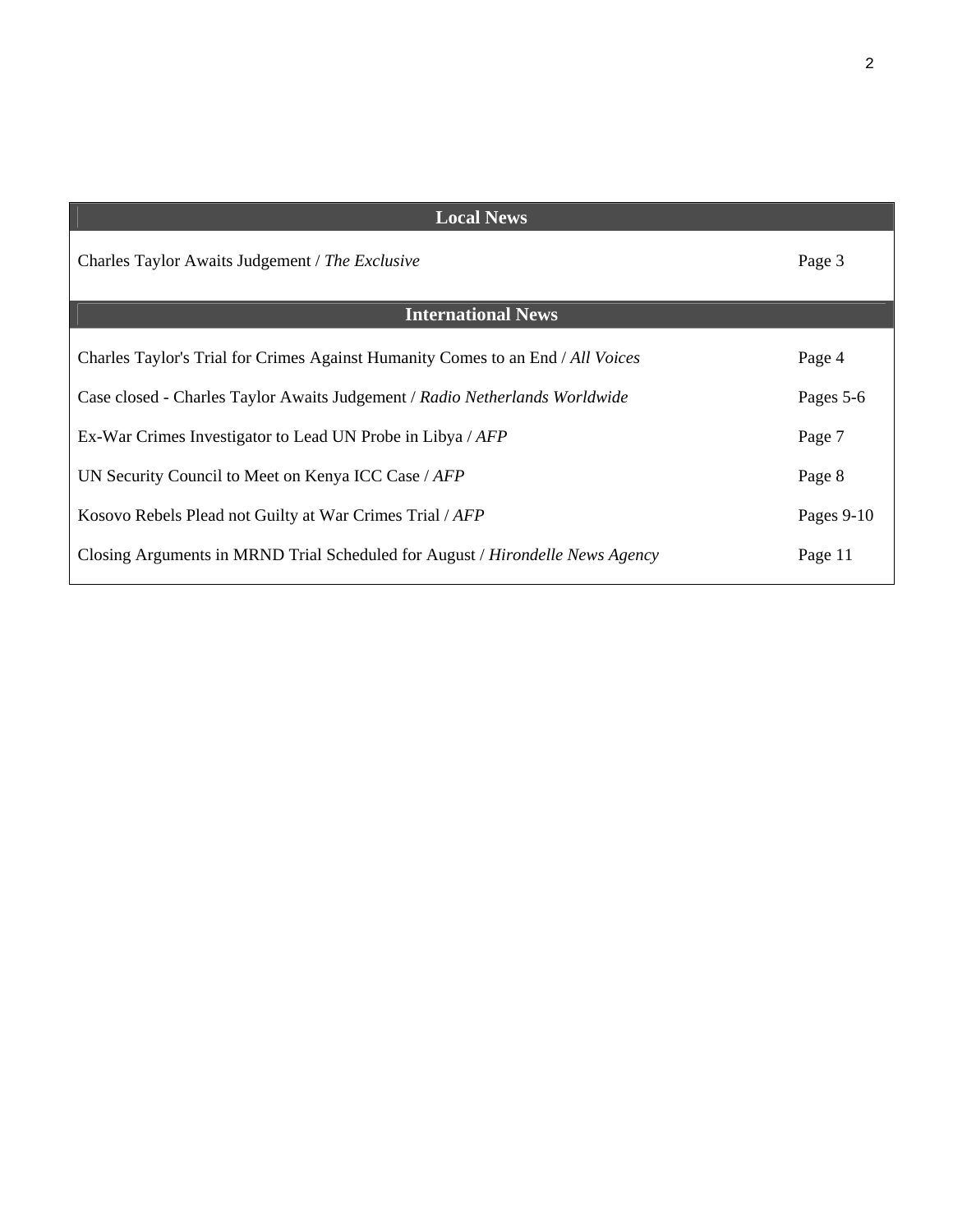#### The Exclusive Tuesday, 15 March 2011

# harles Taylor awaits judgement

"Most definitely, Your Honour, I did not and could not have committed these acts against the sister Republic of Sierra Leone." It is April 3rd, 2006 and Charles Taylor appeared for the first time in the dock in Freetown. "[...] so most definitely I am not guilty." That same message was echoed in the courtroom last week.

Friday was his last trial day. He pours some water into his glass. The former Liberian president listens to the last words of Chief Prosecutor Brenda Hollis. He scribbles notes on yellow post-its but appears a bit nervous. He folds a paper aircraft.

Taylor's defence team last week summed up their arguments that Taylor had nothing to do with a campaign of terror in Sierra Leone. On the contrary, they say, Taylor is not a war criminal and his "role in Sierra Leone was entirely peaceful."

"This Prosecution has been selective," said Courtenay Griffiths on Wednesday. He pointed to the empty seats behind him. "So why is Colonel Muammar Gaddafi not in the dock?" stressing that the tribunal was "set up to try those who bear the greatest responsibility."

Hollis, in February, took the court back to the forgotten brutalities of the Sierra Leonean civil war. She reminded the judges of the drugged child soldiers of the Revolutionary United Front (RUF), the chopped-off arms and legs and so-called 'blood diamonds.' Taylor was at "the very centre of the web of these crimes," Hollis repeated on Friday. "He was the one who had control over the leaders of these groups perpetuating such horrific crimes.

The golden threat in this case: Taylor forged a plan with RUF leader Foday Sankoh in Libya in the late eighties to conquer west Africa to enrich themselves with diamonds from Sierra Leone. Their means; a campaign of terror. Hollis stresses that she and her team have



proved "beyond any reasonable doubt" Taylor was personally responsible for the orgy of murder, threat and mutilation. "We ask you to enter convictions on all of the counts of the indictment," Hollis concluded.

Sankoh died before going on trial in Freetown and Griffiths feels that Taylor has become the scapegoat for the Sierra Leone war. And that while Gaddafi had trained him in Libya and sent him sent him money and also at the presidents of Sierra Leone and kina Faso had no clean hands as well.

Griffiths gave his best on Wednesday. Now and then he wiped drops of sweat from his forehead. The crux of his argument: "This Prosecution is politically motivated." He went on saying, "whether you are princess or prostitute, whether you are the President of the United States or the President of Liberia, the law is above you. That is the essence of the rule of law. Whether that currently is the case is a matter of debate.'

The lawyer referred to two recently leaked US code cables from the embassies in Monro nd The Hague. He suggests that W. mgton wants Taylor to disappear ' enind bars forever. He sneered that the prosecutors had "besmirched the lofty ideals of international criminal law by turning this case into a 21st century form of neo-colonialism

"A perverse logic," said Hollis, who on her turn claimed that the defence "has tried to transform the trial into a political and propaganda platform for Charles Taylor." And indeed, Taylor himself starred in the show for seven months as a witness in his very own trial. The prosecutor remains confident about her case. From January 2008, Hollis and her team flew 94 witnesses to the Netherlands to support their case, among them a number of severely mutilated victims, but also experts and direct evidence of Taylor's actions

But Taylor's lawyers said the insider witness accounts were inconsistent and tainted. Terry Munyard on Thursday said "money has been used to pollute the pure waters of justice," and asked the court not to turn "a blind eye" to the effects on the evidence. It is up to the judges to decide on that evidence.

Closing the hearing, Presiding Judge Teresa Doherty said the judges will now deliberate in private. In the coming five to six months, Taylor will await judgement. "He will be reading no doubt," says Griffiths, adding he is looking after 'his welfare, does his own cooking and speaks a lot with the other African and Yugoslav detainees in Scheveningen."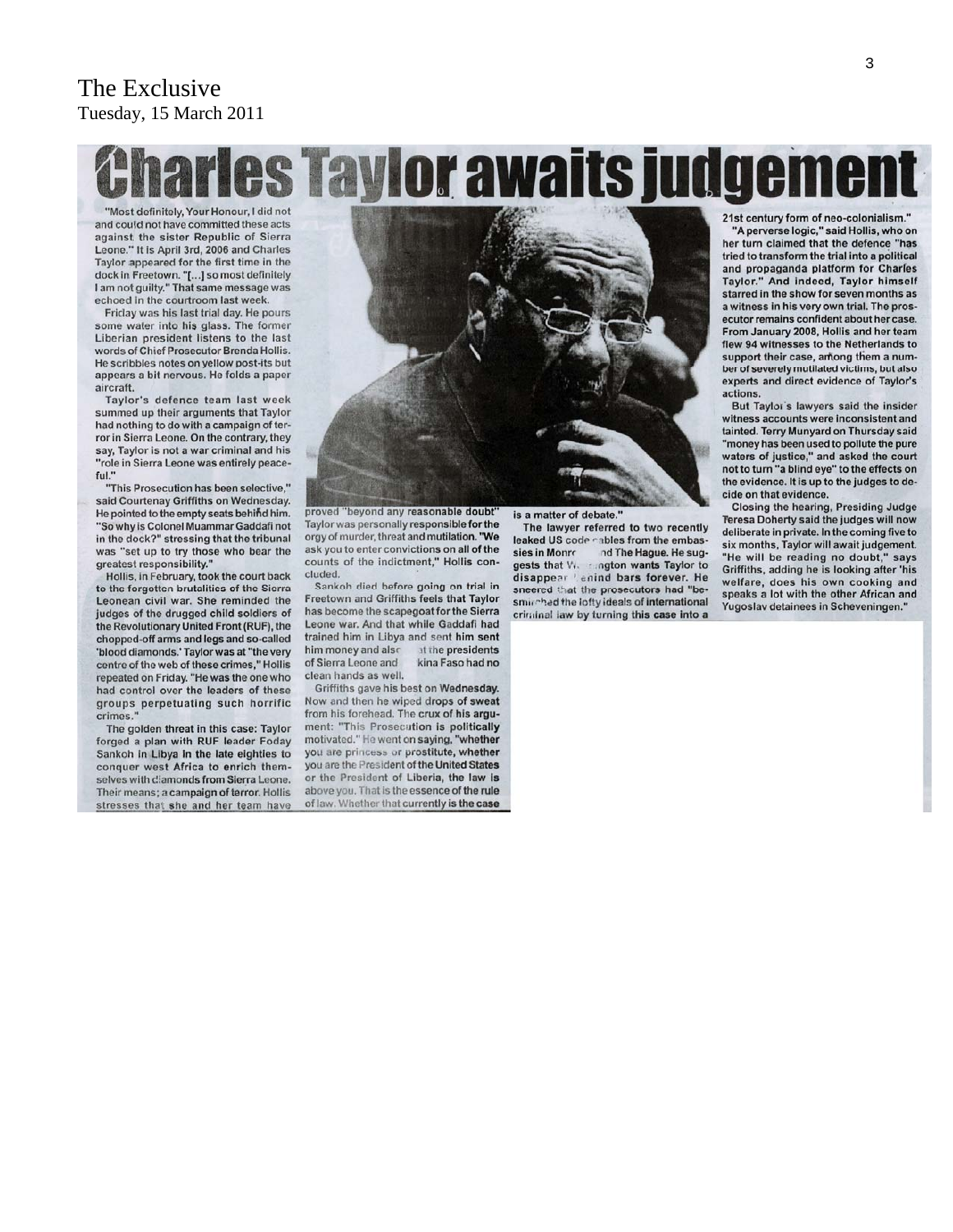#### **Charles Taylor's Trial for Crimes Against Humanity Comes to an End**

Charles TaylorCharles Taylor, former ruler of Liberia and implicated in the brutal civil war in Sierra Leone has been defending himself on charges of war crimes and crimes against humanity in the international court in the Netherlands. The trial has come to an end, and the judges are contemplating how to deal with three years of evidence.

During Charles Taylor's trial some famous names have surfaced. Naomi Campbell was questioned about a bag of diamonds that he was said to have given her at a dinner hosted by Nelson Mandela. Mia FarrowMia Farrow, also that that dinner, was questioned as well.

While those associations however tenuous, with Charles Taylor gained worldwide publicity, another one has been little observed. Tele-evangalist Pat RobertsonPat Robertson was given the rights to a gold mining concession held through his Grand Cayman businesses. He called it Freedom Gold. The deal was completed in 1999. The prosecution allege that Robertson was given the concession so that Robertson would put in a 'good word' for Taylor in the presidential office. February 2010 Taylor testified that he expected Robertson to lobby for him. Spokespeople for Robertson deny any such understanding.

The career of Charles Taylor has been a bloody one. It is believed that he received his military training from non other than Colonel Gaddafi. On his return from Libya he succeeded in overthrowing the government in Liberia and after about 10 years as dictator, was elected president. He is alleged to have backed the Sierra Leone Revolutionary United Front group in Sierra Leone who carried on a decade long war against the people and destabilized neighbouring Cote d'Ivoire.

The Revolutionary United Front rebels were outstanding in their level of violence towards civilians, hacking off arms and legs of the unlucky and forcing many to work as slaves in the rich diamond fields. The diamonds harvested became known as "blood diamonds" because of their association with the suffering of the people.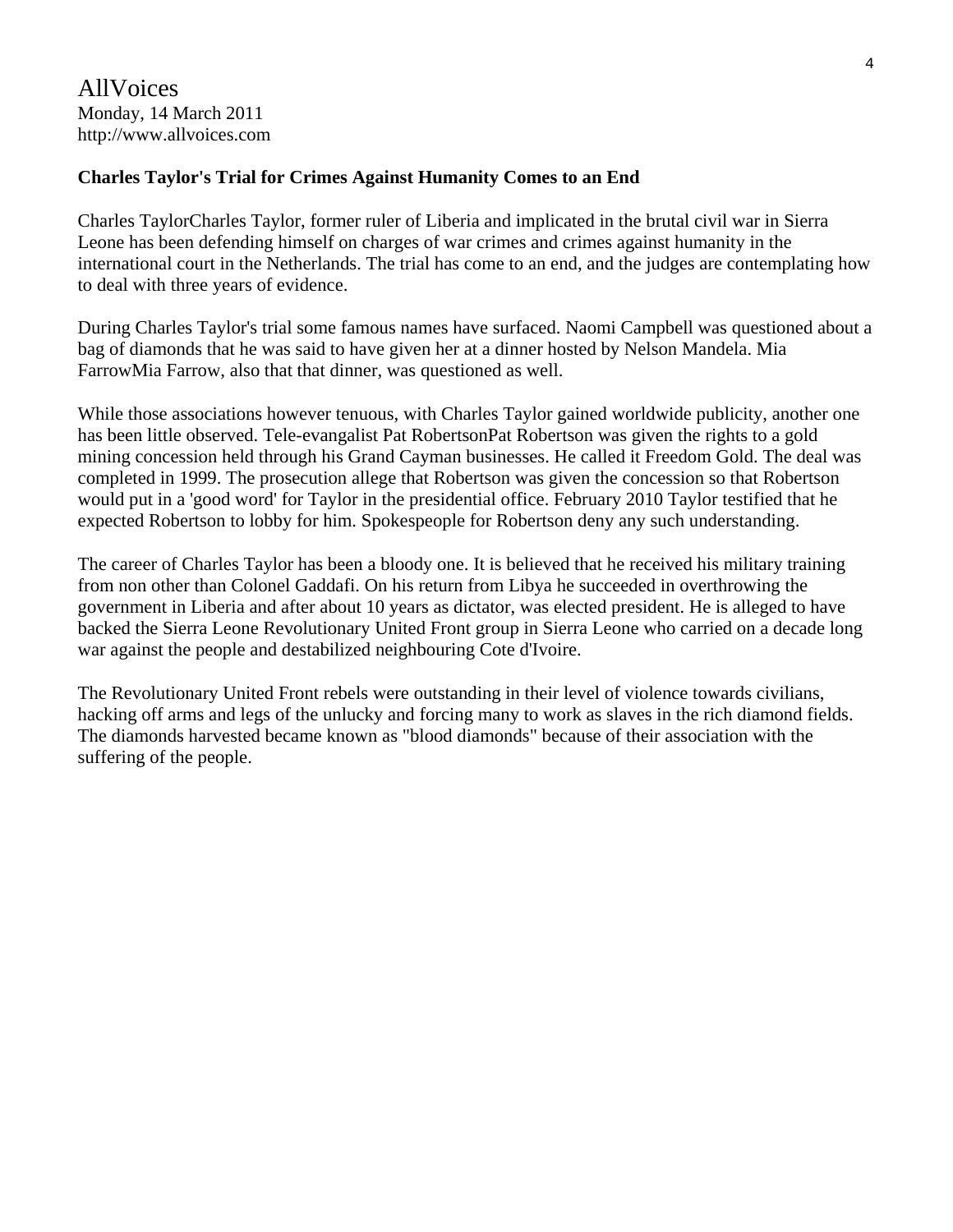## Radio Netherlands Worldwide

Monday, 14 March 2011

#### **Case closed - Charles Taylor awaits judgement**



Leidschendam, Netherlands

*By Thijs B ouwknegt, Leidschendam*

 "Throw it in the bin. s should do with thi That is what we submit the court

Sierra Leone (SCSL). And besides, they said, "why is Colonel Muammer Gaddafi not body of evidence: Get rid of it. We submit it's garbage." That was the message of Charles Taylor's lawyers during closing arguments speeches the Special Court for in the dock?"

 "Most definitely, Your Honour, I did not and could not have committed these acts against the sister Republic of Sierra Leone." It is April 3rd, 2006 and Charles Taylor appeared for the first time in the dock in Freetown. "[…] so most definitely I am not guilty." That same message was echoed in the courtroom last week.

Friday was his last trial day. He pours some water into his glass. The former Liberian president listens to the last words of Chief Prosecutor Brenda Hollis. He scribbles notes on yellow post-its but appears a bit nervous. He folds a paper aircraft.

Taylor's defence team last week summed up their arguments that Taylor had nothing to do with a campaign of terror in Sierra Leone. On the contrary, they say, Taylor is not a war criminal and his "role in Sierra Leone was entirely peaceful."

"This Prosecution has been selective," said Courtenay Griffiths on Wednesday. He pointed to the empty seats behind him. "So why is Colonel Muammar Gaddafi not in the dock?" stressing that the tribunal was "set up to try those who bear the greatest responsibility."

Hollis, in February, took the court back to the forgotten brutalities of the Sierra Leonean civil war. She reminded the judges of the drugged child soldiers of the Revolutionary United Front (RUF), the chopped-off arms and legs and so-called 'blood diamonds.' Taylor was at "the very centre of the web of these crimes," Hollis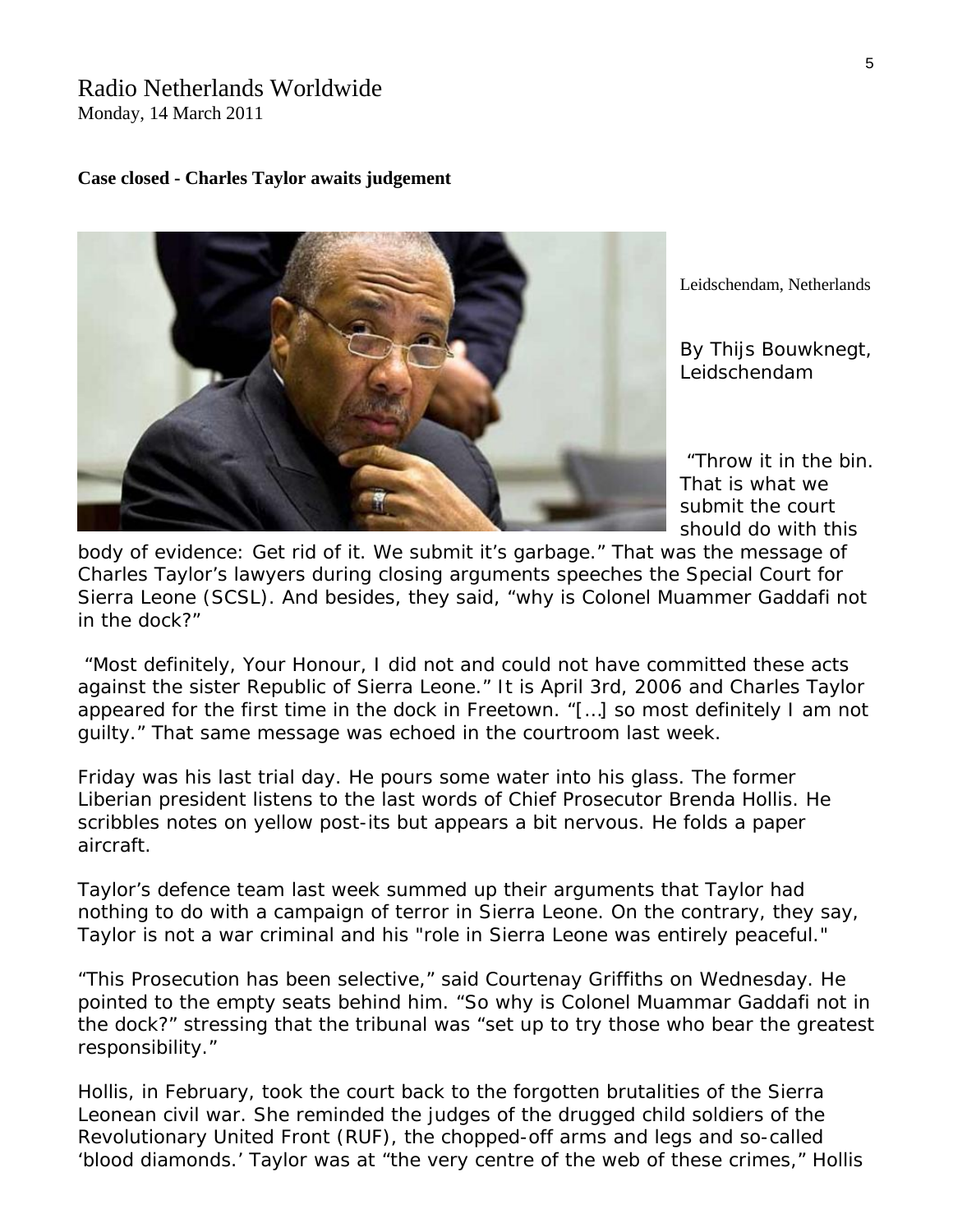repeated on Friday. "He was the one who had control over the leaders of these groups perpetuating such horrific crimes."

The golden threat in this case: Taylor forged a plan with RUF leader Foday Sankoh in Libya in the late eighties to conquer west Africa to enrich themselves with diamonds from Sierra Leone. Their means; a campaign of terror. Hollis stresses that she and her team have proved "beyond any reasonable doubt" Taylor was personally responsible for the orgy of murder, threat and mutilation. "We ask you to enter convictions on all of the counts of the indictment," Hollis concluded.

Sankoh died before going on trial in Freetown and Griffiths feels that Taylor has become the scapegoat for the Sierra Leone war. And that while Gaddafi had trained him in Libya and sent him sent him money and also, that the presidents of Sierra Leone and Burkina Faso had no clean hands as well.

Griffiths gave his best on Wednesday. Now and then he wiped drops of sweat from his forehead. The crux of his argument: "This Prosecution is politically motivated." He went on saying, "whether you are princess or prostitute, whether you are the President of the United States or the President of Liberia, the law is above you. That is the essence of the rule of law. Whether that currently is the case is a matter of debate."

The lawyer referred to two recently leaked US code cables from the embassies in Monrovia and The Hague. He suggests that Washington wants Taylor to disappear behind bars forever. He sneered that the prosecutors had "besmirched the lofty ideals of international criminal law by turning this case into a 21st century form of neo-colonialism."

"A perverse logic," said Hollis, who on her turn claimed that the defence "has tried to transform the trial into a political and propaganda platform for Charles Taylor." And indeed, Taylor himself starred in the show for seven months as a witness in his very own trial. The prosecutor remains confident about her case. From January 2008, Hollis and her team flew 94 witnesses to the Netherlands to support their case, among them a number of severely mutilated victims, but also experts and direct evidence of Taylor's actions.

But Taylor's lawyers said the insider witness accounts were inconsistent and tainted. Terry Munyard on Thursday said "money has been used to pollute the pure waters of justice," and asked the court not to turn "a blind eye" to the effects on the evidence. It is up to the judges to decide on that evidence.

Closing the hearing, Presiding Judge Teresa Doherty said the judges will now deliberate in private. In the coming five to six months, Taylor will await judgement. "He will be reading no doubt," says Griffiths, adding he is looking after 'his welfare, does his own cooking and speaks a lot with the other African and Yugoslav detainees in Scheveningen."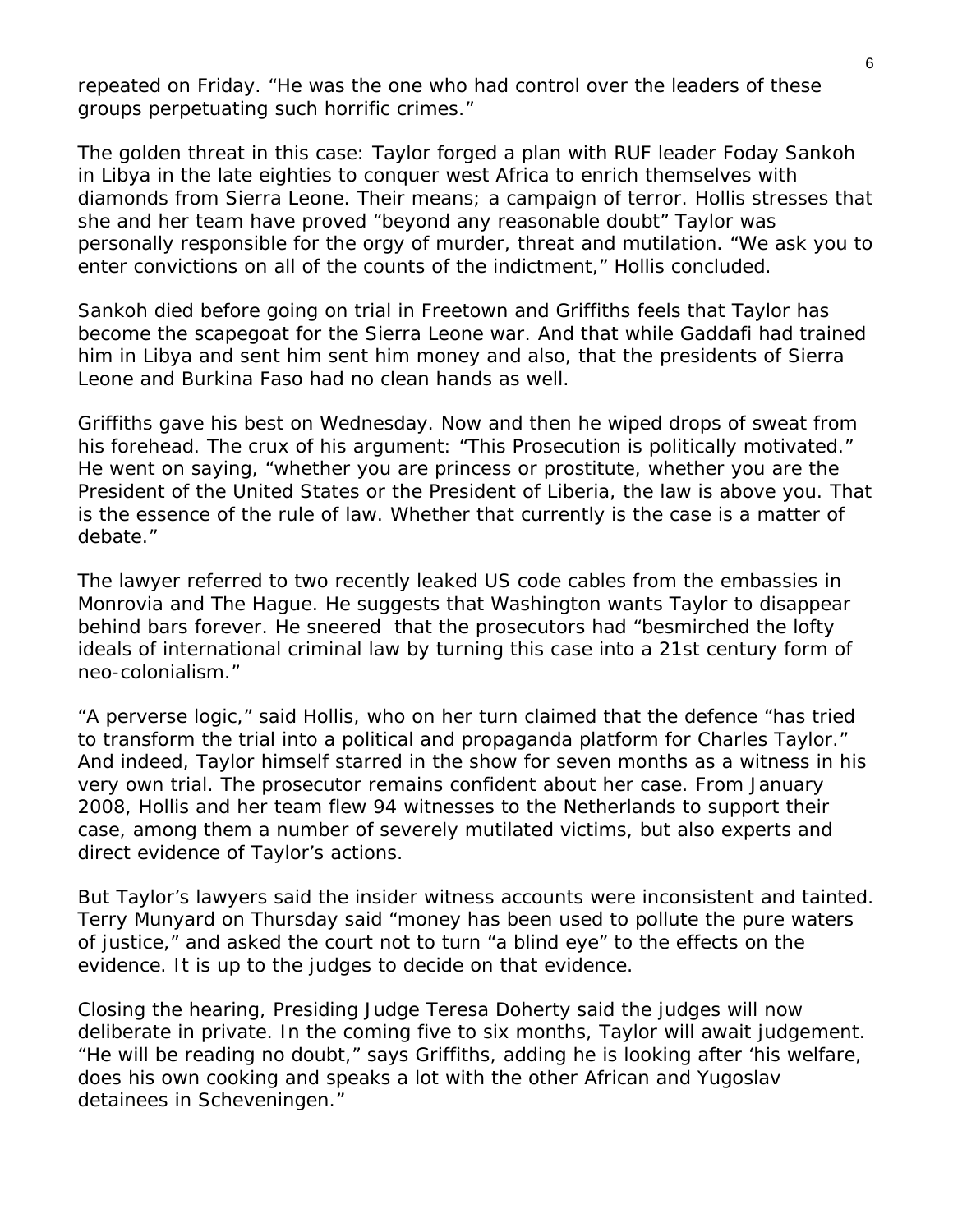#### **Ex-war crimes investigator to lead UN probe in Libya**

A former UN war crimes investigator will lead a probe into suspected crimes against humanity in Libya, the president of the UN human rights council, Sihasak Phuangketkeow, said Friday.

Egyptian Cherif Bassiouni will be joined by Jordanian lawyer Asma Khader and Canadian Philippe Kirsch, who is a former judge and president of the International Criminal Court.

"I do hope that the mission of inquiry which has been set up will benefit from the cooperation of the country concerned," said Phuangketkeow.

The 47 member UN Human Rights Council unanimously decided last month to set up the investigation into suspected crimes against humanity after Moamer Kadhafi's regime dispatched Libya's army and air force to fire on civilians.

Phuangketkeow said he had not yet contacted the Libyan authorities to seek permission for the team to enter Libya.

"But now that the commission has been set up I will have to contact the authorities in Libya to ask for their cooperation to assist the task for the commission," he said.

The Thai ambassador estimated that "everything will be in place hopefully by two weeks."

Bassiouni chaired the UN Security Council's commission to investigate war crimes in the former Yugoslavia in 1992 - 1994, and was also an UN expert on the situation in Afghanistan.

Kirsch, who served as a judge at the ICC from 2003 to 2009, was recently named as the head of a tribunal to arbitrate a diplomatic dispute between Libya and Switzerland.

Khader, meanwhile, is a lawyer by training and a human rights advocate.

Asked if the mission could be used by Moamer Kadhafi's regime as a propaganda tool to demonstrate that all is well in Libya, Phuangketkeow said: "I don't think so."

"If you look at the people that I have appointed, they are people with solid reputation, very qualified, very objective... so I have no worry in that regard."

Source: AFP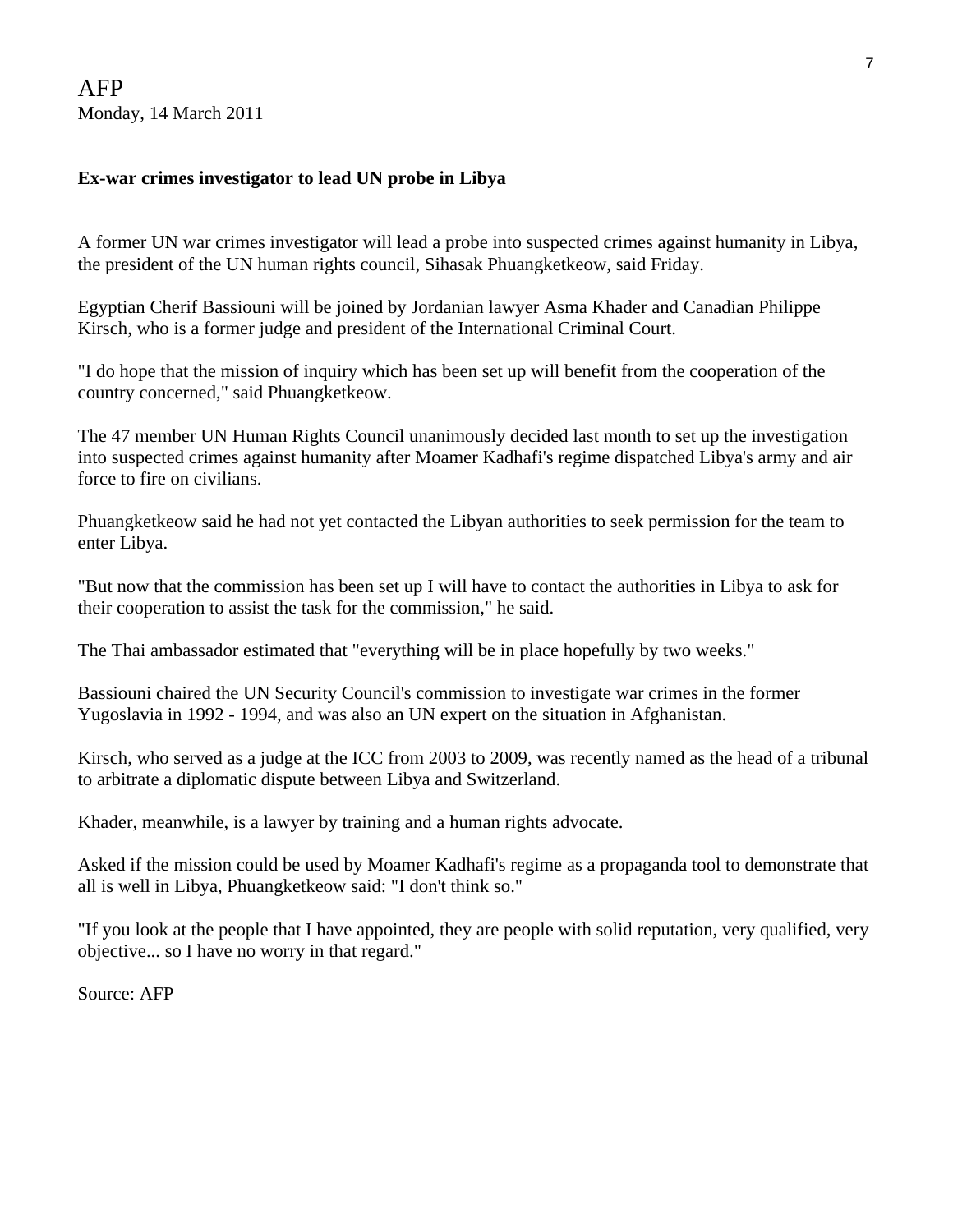AFP March 14 2011

#### **UN Security Council to meet on Kenya ICC case**



By [International](http://www.rnw.nl/international-justice/users/international-justice-tribune)  [Justice Tribune](http://www.rnw.nl/international-justice/users/international-justice-tribune) 

The UN Security Council will hold talks this week on Kenya's request to suspend an international crimes against humanity case against six top Kenyan officials.

Kenya made an official request for a hearing on the summons issued this week against senior allies of President Mwai Kibaki and his rival Raila Odinga, over the deaths of up to 1,500 people in unrest after a disputed presidential election in 2007.

Li Baodong, the Chinese ambassador to the UN and council president for March, said an "interactive dialogue" on the case would be held next Wednesday with Kenya and officials from the African Union taking part.

Kenya's Vice President Kalonzo Musyoka held meetings in New York this week with UN chief Ban Ki-moon and top Security Council envoys to demand the suspension of the International Criminal Court (ICC) case.

Kenya wants the six men to be handled by Kenyan courts, diplomats said.

The Security Council can issue a one-year suspension if there is a threat to international peace and security.

The council's western powers -- Britain, France and the United States -- say they do not believe a suspension is needed.

The ICC ordered the six men to appear before the court April 7 on charges they masterminded the post-election violence.

Kenya was plunged into violence after the December 2007 general elections in which then opposition chief Odinga accused Kibaki of having rigged his re-election.

Political riots turned into ethnic killings targeting Kibaki's Kikuyu tribe, who launched reprisal attacks in Kenya's worst violence since independence in 1963.

Odinga is now prime minister in a national unity government.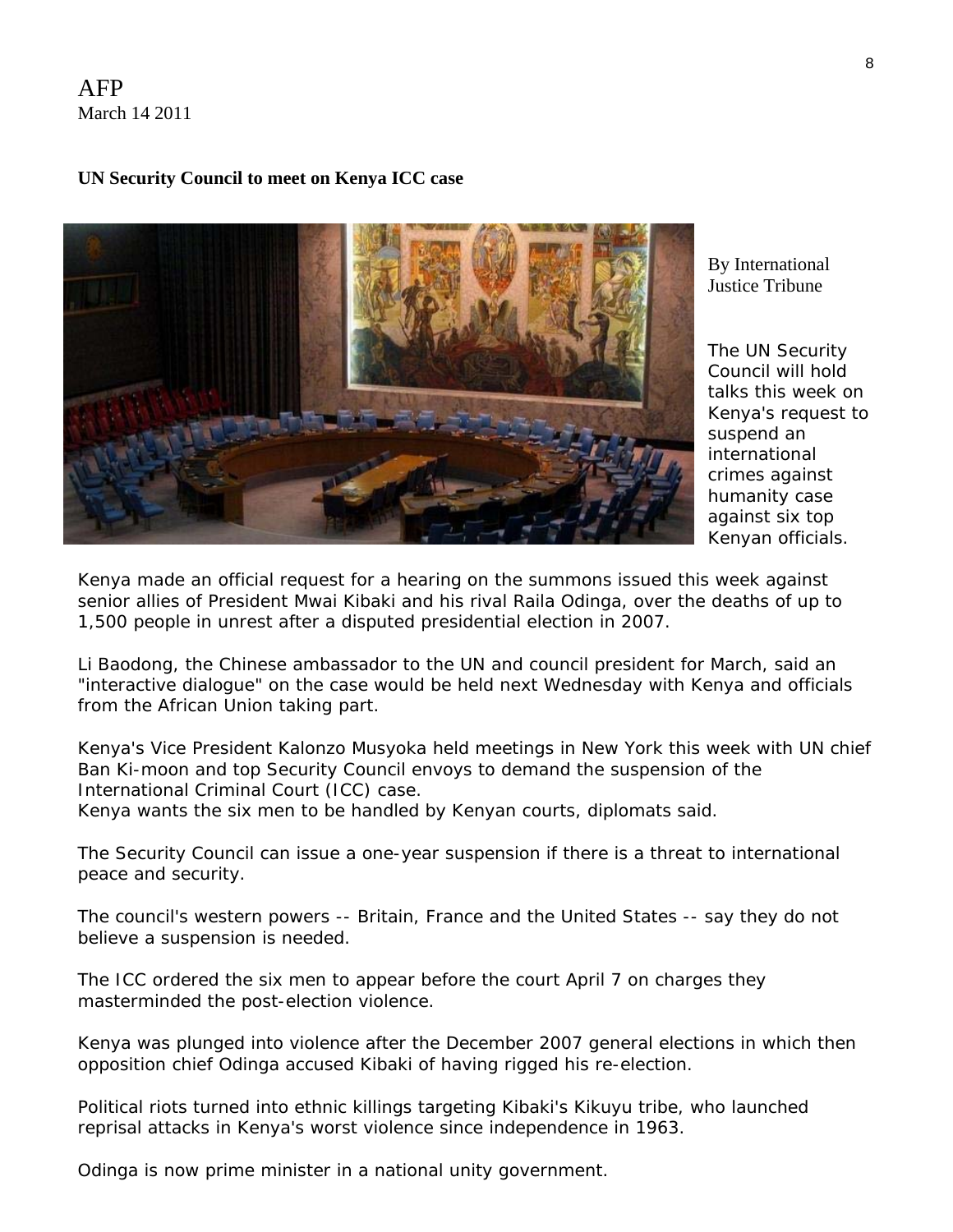#### AFP Monday, 14 March 2011

#### **Kosovo rebels plead not guilty at war crimes trial**



*[Hilver](http://www.rnw.nl/international-justice/users/international-justice-desk)sum, Netherlands* 

Two former KLA guerrilla leaders accused of war crimes for allegedly torturing civilians in prison camps set up in Albania pleaded

not gu guilty at the start of their trial before a Kosovo court on Monday.

The trial of Sabit Geci and Riza Alija, former commanders of the ethnic Albanian guerrilla Kosovo Liberation Army (KLA), is the first to tackle the allegations that the rebels set up illegal camps in neighbouring Albania.

Geci and Alija, arrested last year, are also mentioned in the report by the Council of Europe's envoy Dick Marty linking Kosovo Prime Minister Hashim Thaci and other senior KLA commanders to organ trafficking and organised crime.

At the start of their trial both suspects pleaded not guilty before the mixed panel of international and local judges presided over by Briton Jonathan Welford-Carroll. The international judges are part of the EU's rule-of-law mission to Kosovo known as EULEX.

"I am not guilty. I reject this indictment entirely," Geci told the court.

Geci, 52, and Alija, 50, are facing seven charges of war crimes, including "inhumane treatment, torture and murder of civilians" in two camps in neighbouring Albania.

According to the prosecution, the camps were "logistics, training and supply" sites, but the accused used them to detain civilians in "filthy and unhealthy conditions".

The prisoners "were beaten regularly and were hit with batons and nightsticks (truncheons), kicked, mistreated and verbally abused," according to the indictment.

Local media reported that some 20 protected witnesses would testify at around 40 hearings planned to be held by the end of June.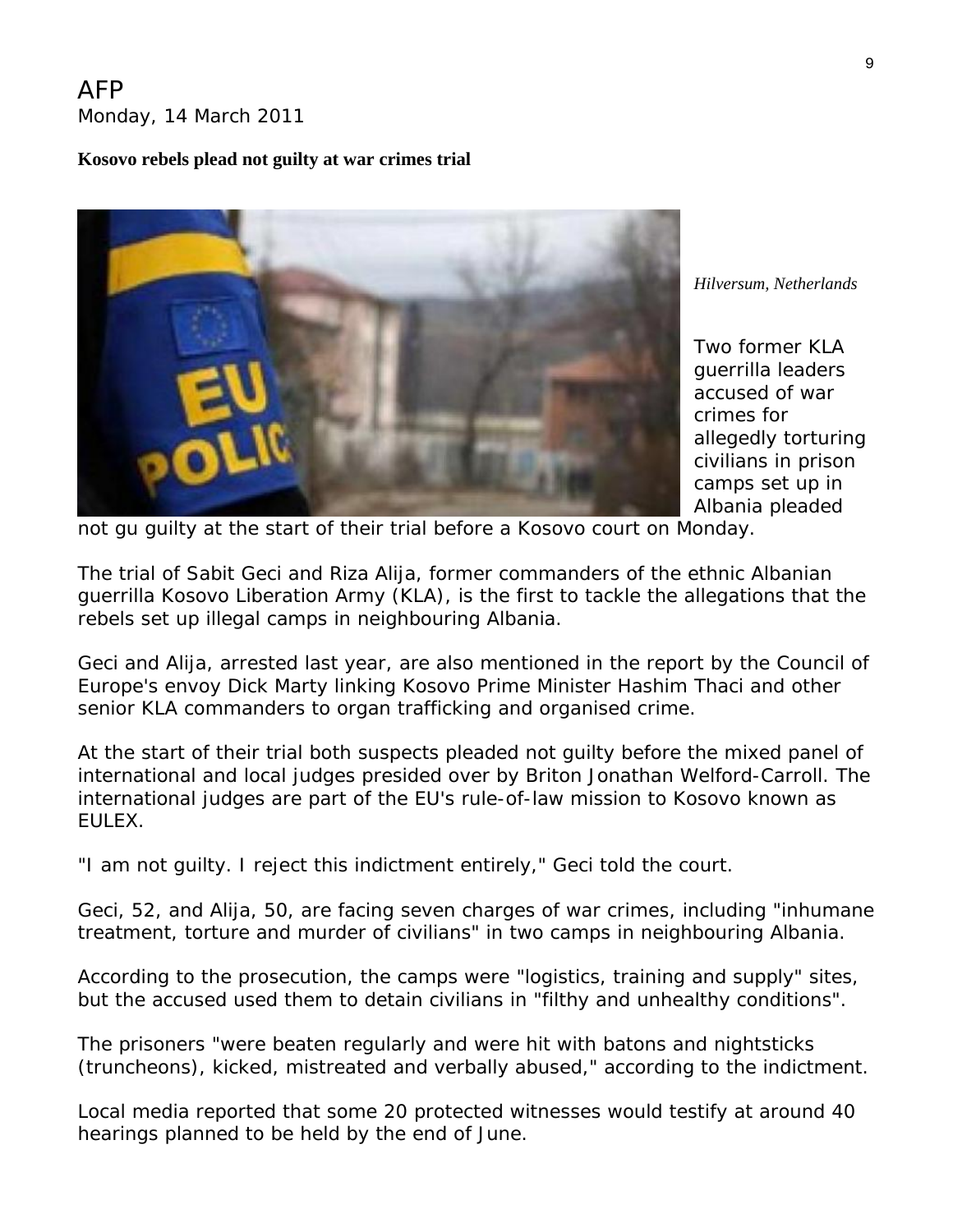Marty's report alleges that the KLA set up illegal prison camps in northern Albania where Serbs and Kosovo Albanians and Roma suspected of collaborating with them were held.

In some cases mostly Serb prisoners were moved from the camps and killed in order to sell their organs on the black market by a group close to Thaci, the report said.

The war between KLA guerrillas and security forces loyal to Serbian strongman Slobodan Milosevic ended after a June 1999 NATO air campaign ousted Belgrade troops from Kosovo.

The 3,000-member EULEX mission was launched in December 2008 to enforce the rule of law in Kosovo after Pristina declared independence, as well as to supervise its police, customs and judiciary.

EULEX has the power to step in and take on cases that the local judiciary and police are unable to handle because of their sensitive nature.